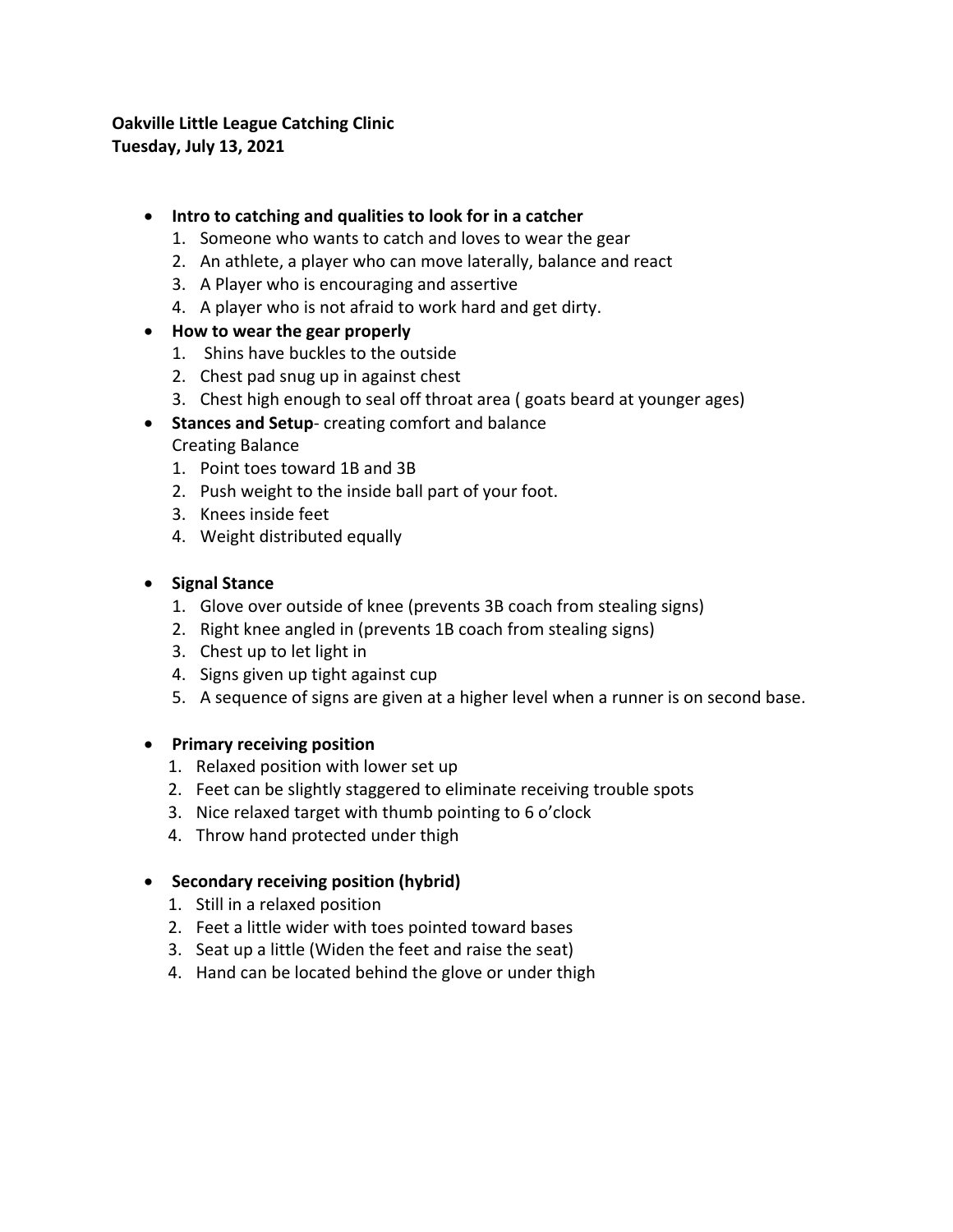- **Receiving, funnelling, presenting pitches**
- 1. Pre-pitch movement below the strike zone
- 2. Always working with a positive movement back to the strike zone- funnelling
- 3. Thumb down toward 6 o'clock to expose maximum pocket to ball.
- 4. Thumb turns to 3' o clock after contact
- 5. Track ball with your nose- lateral sway to the ball

## • **Blocking positioning, recovering blocks**

- 1. Create a blocking mindset by building confidence with Tennis balls or wiffle balls first.
- 2. Have catchers read ball angles catch or block
- 3. Fielder first by leading with glove first
- 4. Depending on depth of the baseball a block will require with a kick back or goalie block. Ball off to the side require an angle block.

Kick Back Block- on ball in tight that short hop

- o Lead with glove
- o Knees replace toes as feet kick back and body moves into form position
- o Throw hand tucks in behind the glove for protection
- o Sink hips to expose chest pad
- o Tuck chin to seal of throat
- o Feet flare out to allow hips to sink
- $\circ$  Cup body
- o Exhale as ball is about to hit body
- Goalie Blocks- on a longer hop
	- o Lead with glove
	- o Come forward to cut down the angle
	- o Body sits upright to create bigger surface area for the ball to hit.

## Recovering Blocks

- o Don't jump out of form too quickly
- o Track ball with your nose
- o Get to feet first
- o Surround the baseball from the left side
- o Pick ball up with the spaghetti strainer between feet
- o Shuffle and throw to target

Knee down vs traditionally stances

• Footwork and transfer progression for throwing to 2B ( see video)